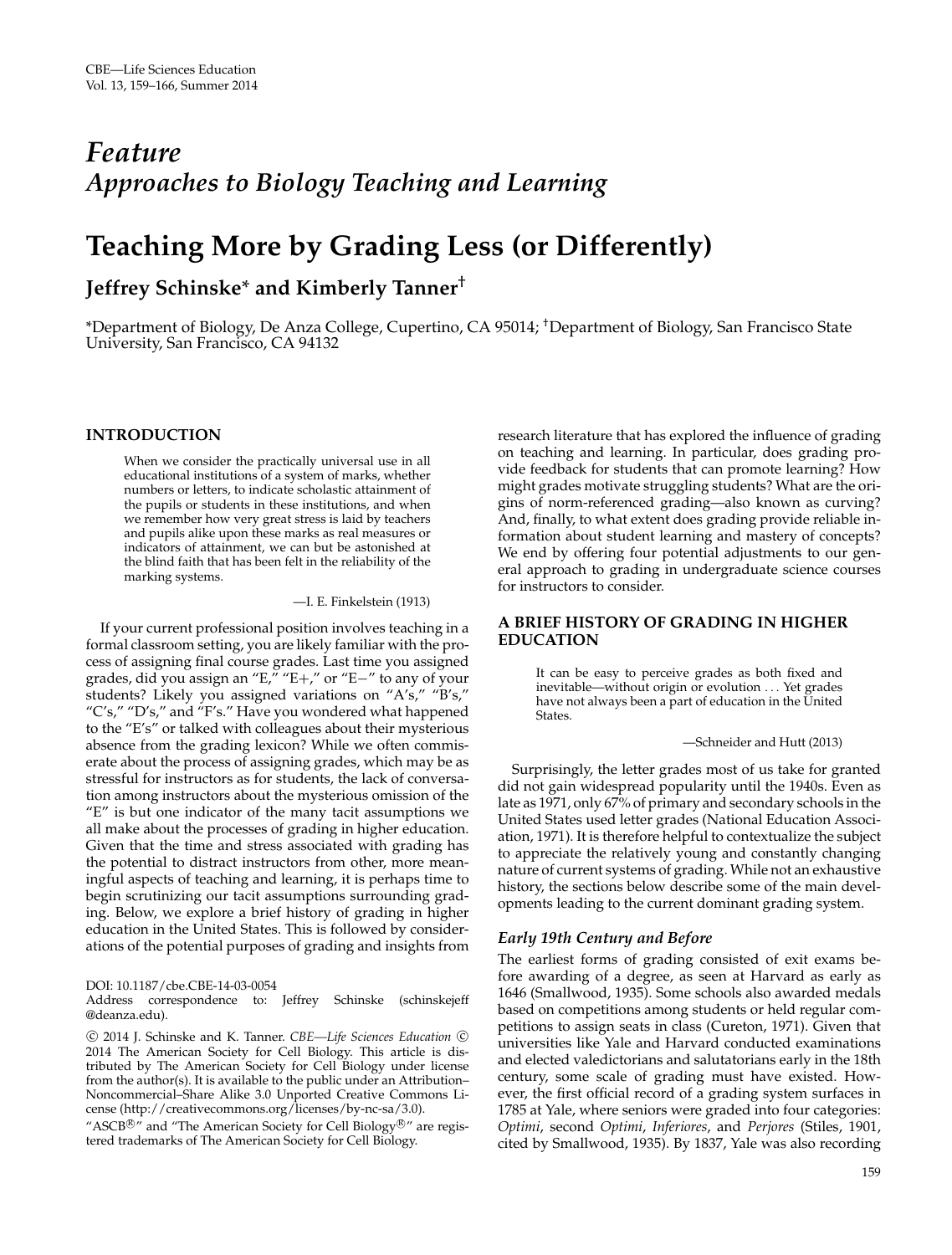student credit for individual classes, not just at the completion of college studies, using a four-point scale. However, these "merit marks" were written in code and hidden from students (Bagg, 1871).

Harvard and other schools soon experimented with public rankings and evaluations, noting that this resulted in "increasing [student] attention to the course of studies" and encouraged "good moral conduct" (Harvard University, 1832). Concerned that such public notices would inspire competition among students, which would distract from learning, other schools used more frequent, lower-stakes "report cards" to provide feedback on achievement (Schneider and Hutt, 2013). In 1837, at least some professors at Harvard were grading using a 100-point system (Smallwood, 1935). During this same period, William and Mary placed students in categories based on attendance and conduct. The University of Michigan experimented with a variety of grading systems in the 1850s and 1860s, including various numeric and pass/fail systems (Smallwood, 1935). Still, many schools at this time kept no formal records of grades (Schneider and Hutt, 2013).

# *Late 19th Century and 20th Century*

With schools growing rapidly in size and number and coordination between schools becoming more important, grades became one of the primary means of communication between institutions (Schneider and Hutt, 2013). This meant grades needed to have meaning not just within an institution but also to distant third parties. A record from 1883 indicates a student at Harvard received a "B," and in 1884, Mount Holyoke was grading on a system including "A," "B," "C," "D," and "E." Each letter corresponded to a range of percentage scores, with lower than 75% equating to an "E" and indicating failure. Mount Holyoke added an "F" grade (for failing) to the scale in 1898 and adjusted the percentages relating to the other letters (Smallwood, 1935). This appears to be the initial origin of the "A"–"F" system familiar to most faculty members today, albeit including an "E" grade. By 1890, the "A"–"E" system had spread to Harvard after faculty members expressed concerns regarding reliably grading students on a 100-point scale. Still, grading was not always done at schools and grading systems varied widely (Schneider and Hutt, 2013).

By the early 1900s, 100-point or percentage-based grading systems were very common (Cureton, 1971). This period also saw an increased desire for uniformity in grading, and many expressed concerns about what grades meant from one teacher or institution to the next (Weld, 1917). Numerous studies of the period sought to understand and perfect grading systems (Cureton, 1971). Grading on a 100-point scale was found to be highly unreliable, with different teachers unable to assign consistent grades on papers in English, math, and history (Starch, 1913). Researchers felt that getting away from a 100-point scale and grading into only five categories (e.g., letter grades) could increase reliability (Finkelstein, 1913, p. 18). While it is unclear exactly when and why "E" grades disappeared from the letter grade scale, it seems possible that this push to use fewer categories resulted in an "A"–"F" scale with no "E" ("F" being retained, since it so clearly stood for "fail"). Others have conjectured that "E" was removed so students would not assume "E" stood for "excellent," but whatever the reason, "E's" apparently disappeared by the 1930s (Palmer, 2010).

As research on intellectual ability appeared to show that, like other continuous biological traits, levels of aptitude in a population conformed to a normal curve, some experts felt grades should similarly be distributed according to a curve in a classroom (Finkelstein, 1913). Distributing grades according to a normal curve was therefore considered as a solution to the subjective nature of grading and a way to minimize interrater differences in grading (Guskey, 1994). Others worried that measuring aptitude was different from measuring levels of classroom performance, which might not be normally distributed (Schneider and Hutt, 2013).

Based on the above research and the pressure toward uniformity of grading systems, by the 1940s the "A"–"F" grading system was dominant, with the four-point scale and percentages still also in use (Schneider and Hutt, 2013). However, many inconsistencies remained. As one example, Yale used no less than four different grading systems from the 1960s to 1980s (Yale University, 2013).

# *Present Day*

Grading systems remain controversial and hotly debated today (Jaschik, 2009). Some argue grades are psychologically harmful (Kohn, 1999). Others raise concerns about the integrity of the "A"–"F" system, given well-documented trends in grade inflation (Rojstaczer and Healy, 2012). One professor summed it up by saying grades do no more than "create a facade of coherence" (Jaschik, 2009). A number of colleges have abandoned numerical and categorical grading altogether, opting instead for creating contracts with students to define success or employing student self-reflection in combination with written evaluations by faculty (Jaschik, 2009). Among the Ivy League schools, Brown University does not calculate grade point averages, does not use "D's" in its grading scale, and does not record failing grades (Brown University, 2014). Even Yale, the institution that started this history of grading more than 200 yr ago, is today still considering changes to its grading system (Yale University, 2013).

Though grades were initially meant to serve various pedagogical purposes, more recent reforms have focused on "grades as useful tools in an organizational rather than pedagogical enterprise—tools that would facilitate movement, communication, and coordination" (Schneider and Hutt, 2013). So, what are the potential purposes of grading in educational settings?

#### **PURPOSES OF GRADING—PAST AND PRESENT**

*Grades as Feedback on Performance—Does Grading Provide Feedback to Help Students Understand and Improve upon Their Deficiencies?*

> [This] work affirms an observation that many classroom teachers have made about their students: if a paper is returned with both a grade and a comment, many students will pay attention to the grade and ignore the comment.

> > —Brookhart (2008, p. 8)

For most faculty members, the concept of feedback has at least two applications to the concept of grading. On one hand, grading itself is a form of feedback that may be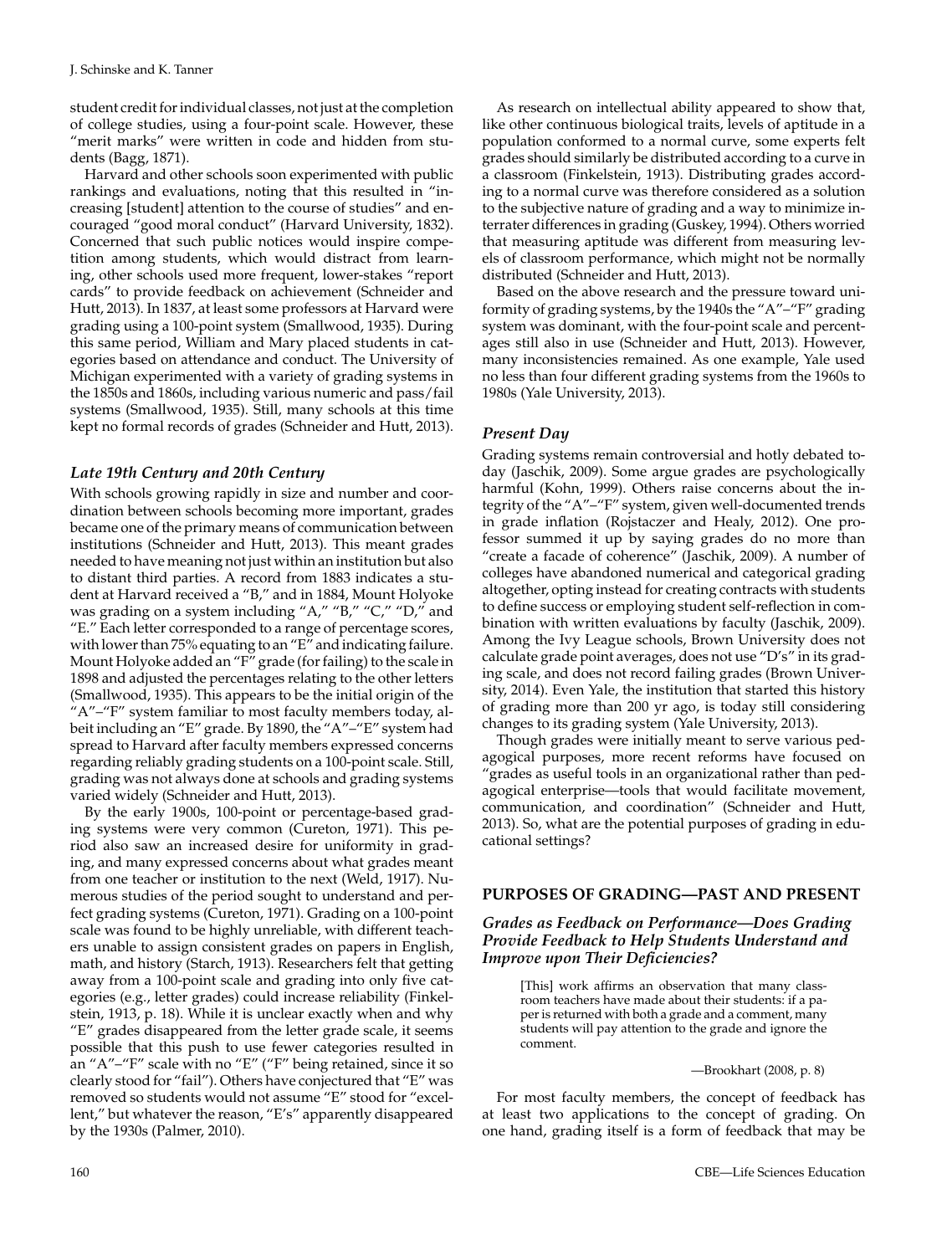useful to students. In addition, in the process of grading student work, faculty members sometimes provide written comments as feedback that students could use to improve their work. Because college students express a desire for feedback (Higgins *et al*., 2002), faculty members may feel pressured to grade more (rather than facilitating ungraded activities) and to provide more written feedback while grading. Especially in large classes, this can significantly increase workload on faculty (Nicol and Macfarlane-Dick, 2006; Crisp, 2007). But are grades and written comments effective forms of feedback that assist students in achieving conceptual mastery of the subject?

Feedback is generally divided into two categories: evaluative feedback and descriptive feedback. Evaluative feedback, such as a letter grade or written praise or criticism, judges student work, while descriptive feedback provides information about how a student can become more competent (Brookhart, 2008, p. 26). Butler and Nisan (1986) compared the impacts of evaluative feedback, descriptive feedback, and no feedback on student achievement in problem-solving tasks and in "quantitative" tasks (e.g., those requiring quick, timed work to produce a large number of answers). They found that students receiving descriptive feedback (but *not* grades) on an initial assignment performed significantly better on follow-up quantitative tasks and problem-solving tasks than did students receiving grades or students receiving no feedback. Students receiving grades performed better on followup quantitative tasks than students receiving no feedback, but did not outperform those students on problem-solving assignments. In other words, providing evaluative feedback (in this case, grades) after a task does not appear to enhance students' future performance in problem solving.

While descriptive, written feedback can enhance student performance on problem-solving tasks; reaping those benefits requires students to read, understand, and use the feedback. Anecdotal accounts, as well as some studies, indicate that many students do not read written feedback, much less use it to improve future work (MacDonald, 1991; Crisp, 2007). In one study, less than half of undergraduate medical students even chose to collect the feedback provided on their essays (Sinclair and Cleland, 2007). Other studies suggest that many students do read feedback and consider it carefully but the feedback is written in a way that students do not find useful in improving future work (Higgins *et al*., 2002). Some studies have further investigated the relationships between grading and descriptive feedback by providing students with both written feedback and grades on assignments. In these cases, the addition of written comments consistently failed to enhance student performance on follow-up tasks (Marble *et al*., 1978; Butler 1988; Pulfrey *et al*., 2011). Brookhart (2008, p. 8) concludes, "the grade 'trumps' the comment" and "comments have the best chance of being *read* as descriptive if they are not accompanied by a grade." Even when written feedback is read, there is widespread agreement that instructor feedback is very difficult for students to interpret and convert into improved future performance (Weaver, 2006).

Grading does not appear to provide effective feedback that constructively informs students' future efforts. This is particularly true for tasks involving problem solving or creativity. Even when grading comes in the form of written comments, it is unclear whether students even read such comments, much less understand and act on them.

#### *Grades as a Motivator of Student Effort—Does Grading Motivate Students to Learn?*

Our results suggest...that the information routinely given in schools—that is, grades—may encourage an emphasis on quantitative aspects of learning, depress creativity, foster fear of failure, and undermine interest.

—Butler and Nisan (1986)

As described in the history of grading above, our current "A"–"F" grading system was not designed with the primary intent of motivating students. Rather, it stemmed from efforts to streamline communication between institutions and diminish the impacts of unreliable evaluation of students from teacher to teacher (Grant and Green, 2013). That is not to say, however, that grades do not have an impact on student motivation and effort. At some point, every instructor has likely experienced desperate petitions from students seeking more points—a behavior that seems to speak to an underlying motivation stimulated by the grading process.

It would not be surprising to most faculty members that, rather than stimulating an interest in learning, grades primarily enhance students' motivation to avoid receiving bad grades (Butler and Nisan, 1986; Butler, 1988; Crooks, 1988; Pulfrey *et al*., 2011). Grades appear to play on students' fears of punishment or shame, or their desires to outcompete peers, as opposed to stimulating interest and enjoyment in learning tasks (Pulfrey *et al*., 2011). Grades can dampen existing intrinsic motivation, give rise to extrinsic motivation, enhance fear of failure, reduce interest, decrease enjoyment in class work, increase anxiety, hamper performance on follow-up tasks, stimulate avoidance of challenging tasks, and heighten competitiveness (Harter, 1978; Butler and Nisan, 1986; Butler, 1988; Crooks, 1988; Pulfrey *et al*., 2011). Even providing encouraging, written notes on graded work does not appear to reduce the negative impacts grading exerts on motivation (Butler, 1988). Rather than seeing low grades as an opportunity to improve themselves, students receiving low scores generally withdraw from class work (Butler, 1988; Guskey, 1994). While students often express a desire to be graded, surveys indicate they would prefer descriptive comments to grades as a form of feedback (Butler and Nisan, 1986).

High-achieving students on initial graded assignments appear somewhat sheltered from some of the negative impacts of grades, as they tend to maintain their interest in completing future assignments (presumably in anticipation of receiving additional good grades; Butler, 1988). Oettinger (2002) and Grant and Green (2013) looked specifically for positive impacts of grades as incentives for students on the threshold between grade categories in a class. They hypothesized that, for example, a student on the borderline between a "C" and a "D" in a class would be more motivated to study for a final exam than a student solidly in the middle of the "C" range. However, these studies found only minimal (Oettinger, 2002) or no (Grant and Green, 2013) evidence that grades motivated students to perform better on final exams under these conditions.

This is not to say that classroom evaluation is by definition harmful or a thing to avoid. Evaluation of students in the service of learning—generally including a mechanism for feedback without grade assignment—can serve to enhance learning and motivation (Butler and Nisan, 1986; Crooks,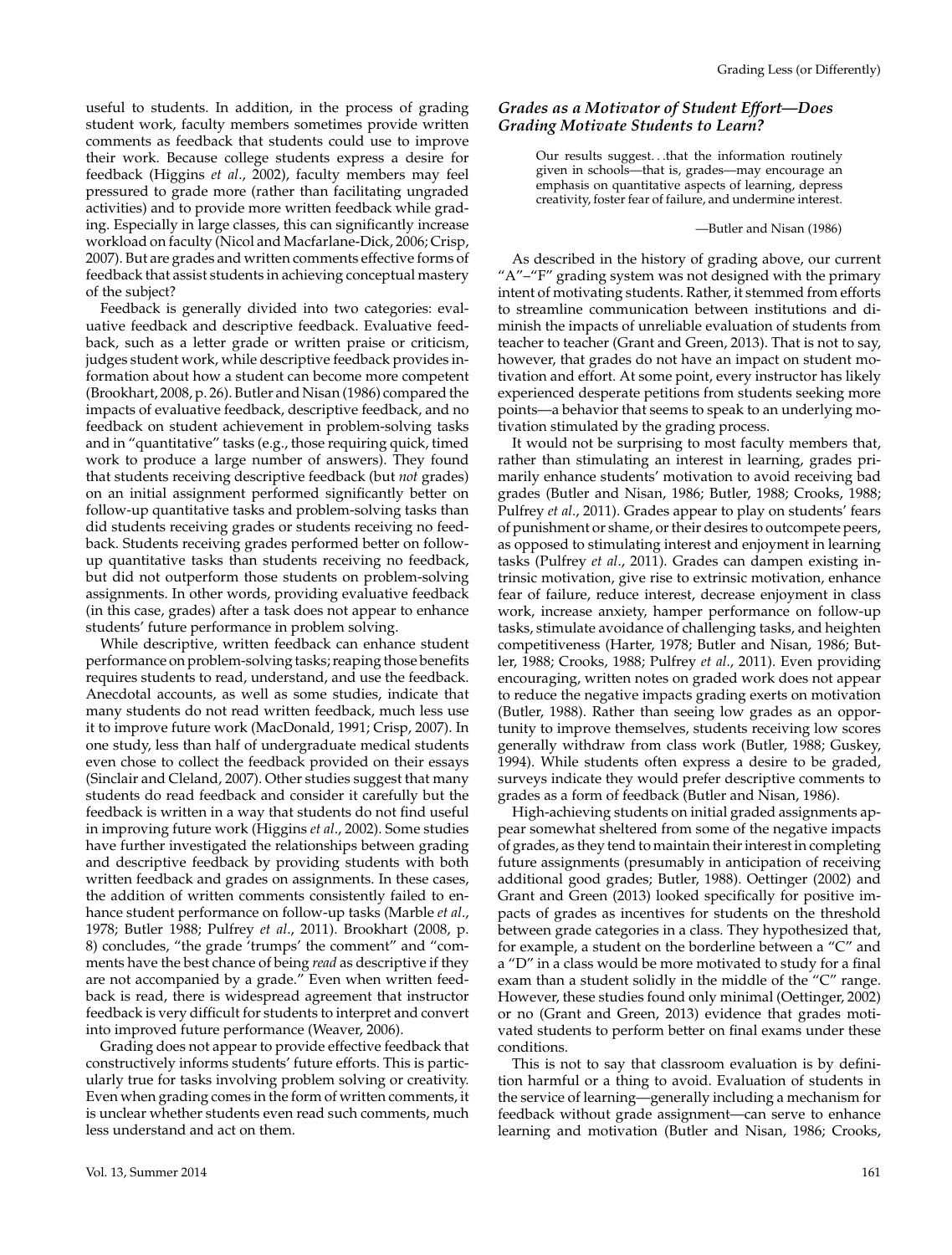1988; Kitchen *et al*., 2006). Swinton (2010) additionally found that a grading system that explicitly rewarded effort in addition to rewarding knowledge stimulated student interest in improvement. This implies that balancing accuracy-based grading with providing meaningful feedback and awarding student effort could help avoid some of the negative consequences of grading.

Rather than motivating students to learn, grading appears to, in many ways, have quite the opposite effect. Perhaps at best, grading motivates high-achieving students to continue getting high grades—regardless of whether that goal also happens to overlap with learning. At worst, grading lowers interest in learning and enhances anxiety and extrinsic motivation, especially among those students who are struggling.

#### *Grades as a Tool for Comparing Students—Is Grading on a Curve the Fairest Way to Grade?*

You definitely compete for grades in engineering; whereas you earn grades in other disciplines ... I have to get one point higher on the test than the next guy so I can get the higher grade.

#### —Student quoted in Seymour and Hewitt (1997, p. 118)

The concept of grading on a curve arose from studies in the early 20th century suggesting that levels of aptitude, for example as measured by IQ, were distributed in the population according to a normal curve. Some then argued, if a classroom included a representative sample from the population, grades in the class should similarly be distributed according to a normal curve (Finkelstein, 1913). Conforming grades to a curve held the promise of addressing some of the problems surrounding grading by making the process more scientific and consistent across classrooms (Meyer, 1908). Immediately, even some proponents of curved grading recognized problems with comparing levels of aptitude in the population with levels of classroom achievement among a population of students. For a variety of reasons, a given classroom might not include a representative sample from the general population. In addition, teachers often grade based on a student's performance or accomplishment in the classroom characteristics that differ in many ways from aptitude (Finkelstein, 1913). However, despite the reservations of some teachers and researchers, curved grading steadily gained acceptance throughout much of the 20th century (Schneider and Hutt, 2013).

Grading on a curve is by definition a type of "normreferenced" grading, meaning student work is graded based on comparisons with other students' work (Brookhart, 2004, p. 72). One issue surrounding norm-referenced grading is that it can dissociate grades from any meaning in terms of content knowledge and learning. Bloom (1968) pointed out that, in grading on a curve "it matters not that the failures of one year performed at about the same level as the C students of another year. Nor does it matter that the A students of one school do about as well as the F students of another school." As this example demonstrates, under curved grading, grades might not communicate any information whatsoever regarding a student's mastery of course knowledge or skills.

Of even more concern, however, is the impact normreferenced grading has on competition between students. The quote at the start of this section describes how many students respond to curve-graded classes compared with classes that do not use a grading curve. Seymour and Hewitt (1997, p. 118) explain, "Curve-grading forces students to compete with each other, whether they want to or not, because it exaggerates very fine degrees of differences in performance. Where there is little or no difference in work standards, it encourages a struggle to create it." Studies have shown that science students in competitive class environments do not learn or retain information as well as students in cooperative class environments (Humphreys *et al*., 1982). Students in cooperative environments are additionally more interested in learning and find learning more worthwhile than students in competitive environments (Humphreys *et al*., 1982). Of particular concern is that the competitive environment fostered by norm-referenced grading represents one of the factors contributing to the loss of qualified, talented, and often underrepresented college students from science fields (Seymour and Hewitt, 1997; Tobias, 1990). Disturbingly, even when a science instructor does not grade on a curve, students might, due to their past experiences, assume a curve is used and adopt a competitive stance anyway (Tobias, 1990, p. 23).

Bloom (1968, 1976) presents evidence and a theoretical framework supporting an alternate view of grading whereby most students would be expected to excel and not fall into the middle grades. He states, "If the students are normally distributed with respect to aptitude, but the kind and quality of instruction and the amount of time available for learning are made appropriate to the characteristics and needs of each student, the majority of students may be expected to achieve mastery of the subject. And, the relationship between aptitude and achievement should approach zero" (Bloom, 1968). In other words, even if we were to accept a concept of innate aptitude that is normally distributed in a classroom, that distribution should not predict classroom achievement, provided the class environment supports diverse learners in appropriate ways. This idea was a significant development, because it freed teachers from the stigma associated with awarding a larger number of high grades. Previously, an excess of higher grades was thought to arise only from either cheating by students or poor grading practices by teachers (Meyer, 1908). Bloom's model argues that, when given the proper learning environment and compared against standards of mastery in a field (rather than against one another), large numbers of students could succeed. This type of grading where instructional goals form the basis of comparison—is called "criterion-referenced" grading (Brookhart, 2004, p. 72).

Of course, Bloom's work did not rule out the possibility that some teachers might still give high grades for undesirable reasons unrelated to standards of mastery (e.g., to be nice, to gain the admiration of students, etc.). Such practices would not be in line with Bloom's work and would lead to pernicious grade inflation. Indeed, many of those bemoaning recent trends in grade inflation in higher education (though less prevalent in the sciences) point to the abandonment of curved grading as a major factor (Rojstaczer and Healy, 2012). Such studies often promote various forms of curving—at the level of individual courses or even at the institution as a whole—to combat inflation (Johnson, 2003, chaps. 7–8). In light of the above, however, it seems strange to aspire to introduce grading systems that could further push students into competition and give rise to grades that indicate little about the mastery of knowledge or skills in a subject. The broader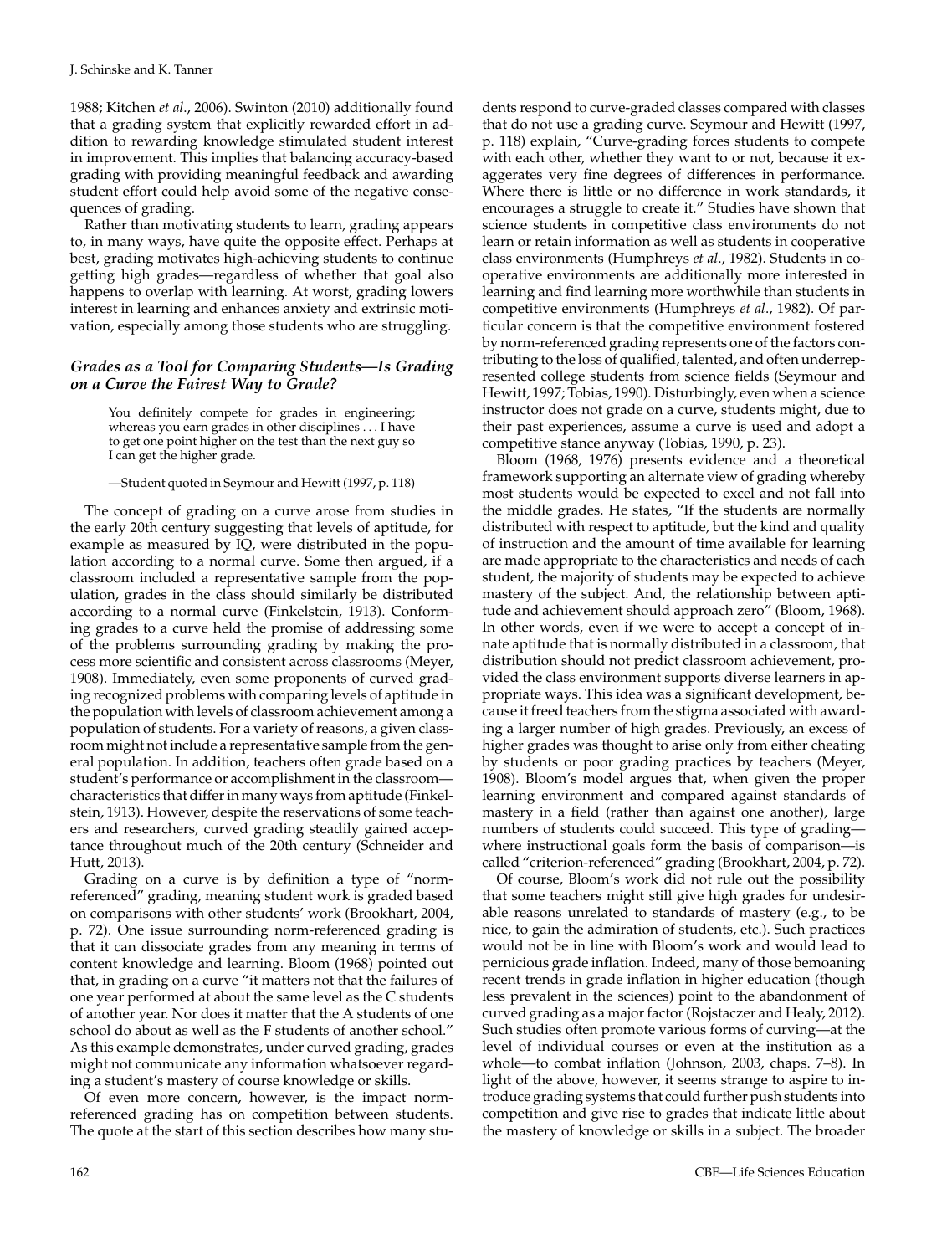distribution of grades under curve-adjusted grading could simply create the illusion of legitimacy in the grading system without any direct connection between grades and achievement of learning goals. Perhaps the more productive route is to push for stronger, criterion-referenced grading systems in which instructional goals, assessments, and course work are more intimately aligned.

In brief, curved grading creates a competitive classroom environment, alienates certain groups of talented students, and often results in grades unrelated to content mastery. Curving is therefore not the fairest way to assign grades.

#### *Grades as an Objective Evaluation of Student Knowledge—Do Grades Provide Reliable Information about Student Learning?*

Study Critiques Schools over Subjective Grading: An Education Expert Calls for Greater Consistency in Evaluating Students' Work.

—Los Angeles Times (2009)

As evidenced by the above headline, some have criticized grading as subjective and inconsistent, meaning that the same student could receive drastically different grades for the same work, depending on who is grading the work and when it is graded. The literature indeed indicates that some forms of assessment lend themselves to greater levels of grading subjectivity than others.

Scoring multiple-choice assessments does not generally require the use of professional judgment from one paper to the next, so instructors should be able to score such assessments objectively (Wainer and Thissen, 1993; Anderson, 2008, p. 451). However, despite their advantages in terms of objective grading, studies have raised concerns regarding the blanket use of multiple-choice assessments. Problems with such assessments range from their potential to falsely indicate student understanding to the possibilities that they hamper critical thinking and exhibit bias against certain groups of students (Towns and Robinson, 1993; Scouller, 1998; Rogers and Harley, 1999; Paxton, 2000; Dufresne *et al*., 2002; Zimmerman and Williams, 2003; Stanger-Hall, 2012).

Grading student writing, whether in essays, reports, or constructed-response test items, opens up greater opportunities for subjectivity. Shortly after the rise in popularity of percentage-based grading systems in the early 1900s, researchers began examining teacher consistency in marking written work by students. Starch and Elliott (1912) asked 142 teachers to grade the same English paper and found that grades on the paper varied from 50 to 98% between teachers. Because different teachers awarded scores ranging from failing to exceptional, the researchers concluded "the promotion or retardation of a pupil depends to a considerable extent upon the subjective estimate of his teacher" rather than upon the actual work produced by the student (Starch and Elliott, 1912). Even greater levels of inconsistency were found in teachers' scoring of a geometry paper showing the solution to a problem (Starch and Elliott, 1913).

Eells (1930) investigated the consistency of individual teachers' grading by asking 61 teachers to grade the same history and geography papers twice—the second time 11 wk after the first. He concluded that "variability of grading is about as great in the same individual as in groups of different

individuals" and that, after analysis of reliability coefficients, assignment of scores amounted to "little better than sheer guesses" (Eells, 1930). Similar problems in marking reliability have been observed in higher education environments, although the degree of reliability varies dramatically, likely due to differences in instructor training, assessment type, grading system, and specific topic assessed (Meadows and Billington, 2005, pp. 18–20). Factors that occasionally influence an instructor's scoring of written work include the penmanship of the author (Bull and Stevens, 1979), sex of the author (Spear, 1984), ethnicity of the author (Fajardo, 1985), level of experience of the instructor (Weigle, 1999), order in which the papers are reviewed (Farrell and Gilbert, 1960; Spear, 1996), and even the attractiveness of the author (Bull and Stevens, 1979).

Designing and using rubrics to grade assignments or tests can reduce inconsistencies and make grading written work more objective. Sharing the rubrics with students can have the added benefit of enhancing learning by allowing for feedback and self-assessment (Jonsson and Svingby, 2007; Reddy and Andrade, 2010). Consistency in grading tests can also be improved by writing longer tests with more narrowly focused questions, but this would tend to limit the types of questions that could appear on an exam (Meadows and Billington, 2005).

In summary, grades often fail to provide reliable information about student learning. Grades awarded can be inconsistent both for a single instructor and among different instructors for reasons that have little to do with a students' content knowledge or learning advances. Even multiple-choice tests, which can be graded with great consistency, have the potential to provide misleading information on student knowledge.

#### **GRADING—STRATEGIES FOR CHANGE**

In part, grading practices in higher education have been driven by educational goals such as providing feedback to students, motivating students, comparing students, and measuring learning. However, much of the research literature on grading reviewed above suggests that these goals are often not being achieved with our current grading practices. Additionally, the expectations, time, and stress associated with grading may be distracting instructors from integrating other pedagogical practices that could create a more positive and effective classroom environment for learning. Below we explore several changes in approaching grading that could assist instructors in minimizing its negative influences. Kitchen *et al*. (2006) additionally provide an example of a high-enrollment college biology class that was redesigned to "maximize feedback and minimize the impact of grades."

# *Balancing Accuracy-Based Grading with Effort-Based Grading*

Multiple research studies described above suggest that the evaluative aspect of grading may distract students from a focus on learning. While evaluation will no doubt always be key in determining course grades, the entirety of students' grades need not be based primarily on work that rewards only correct answers, such as exams and quizzes. Importantly, constructing a grading system that rewards students for participation and effort has been shown to stimulate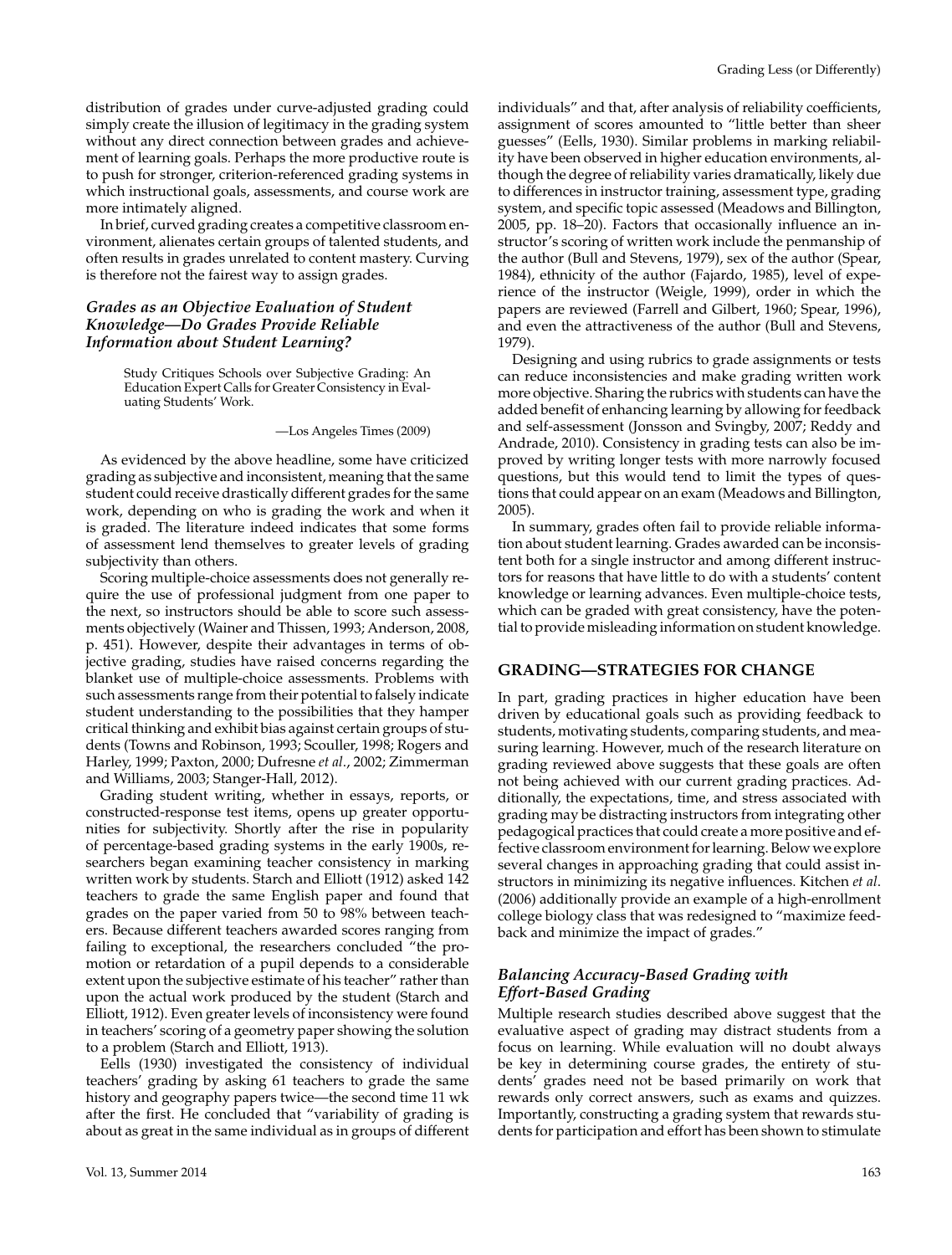student interest in improvement (Swinton, 2010). One strategy for focusing students on the importance of effort and practice in learning is to provide students opportunities to earn credit in a course for simply doing the work, completing assigned tasks, and engaging with the material. Assessing effort and participation can happen in a variety of ways (Bean and Peterson, 1998; Rocca, 2010). In college biology courses, clicker questions graded on participation and not correctness of responses is one strategy. Additionally, instructors can have students turn in minute papers in response to a question posed in class and reward this effort based on submission and not scientific accuracy. Perhaps most importantly, biology instructors can assign out-of-class work—case studies, concept maps, and other written assignments—that can promote student practice and focus students' attention on key ideas, while not creating more grading work for the instructor. Those out-of-class assignments can be graded quickly (and not for accuracy) based on a simple rubric that checks whether students turned the work in on time, wrote the required minimum number of words, posed the required number of questions, and/or included a prescribed number of references. In summary, one strategy for changing grading is to balance accuracy-based grading with the awarding of some proportion of the grade based on student effort and participation. Changing grading in this way has the potential to promote student practice, incentivize in-class participation, and avoid some of the documented negative consequences of grading.

# *Providing Opportunities for Meaningful Feedback through Self and Peer Evaluation*

Instructors often perceive grading to be a separate process from teaching and learning, yet well-crafted opportunities for evaluation can be effective tools for changing students' ideas about biology. Nicol and Macfarlane-Dick (2006) argue that, just as teaching strategies are shifting away from an instructor-centered, transmissionist approach to a more collaborative approach between instructor and students, so too should classroom feedback and grading. Because feedback traditionally has been given by the instructor and transmitted to students, Nicol and Macfarlane-Dick argue that students have been deprived of opportunities to become self-regulated learners who can detect their own errors in thinking. They advocate for incorporating techniques such as self-reflection and student dialogue into the assessment process. This, they hypothesize, would create feedback that is relevant to and understood by students and would release faculty members from some of the burden of writing descriptive feedback on student submissions. Additionally, peer review and grading practices can be the basis of in-class active-learning exercises, guided by an instructor-developed rubric. For example, students may be assigned out of class homework to construct a diagram of the flow of a carbon atom from a dead body to a coyote (Ebert-May *et al*., 2003). With the development of a simple rubric, students can self- or peer-evaluate these diagrams during the next class activity to check for the inclusion of key processes, as determined by the instructor. The use of in-class peer evaluation thus allows students to see other examples of biological thinking beyond their own and that of the instructor. In addition, self-evaluation of one's own work using the instructor's rubric can build metacognitive skills in

assessing one's own confusions and making self-corrections. Such evaluations need not take much time, and they have the potential to provide feedback that is meaningful and integrated into the learning process. In summary, both self- and peer-evaluation of work are avenues for providing meaningful feedback without formal grading on correctness that can positively influence students' learning (Sadler and Good, 2006; Freeman *et al*., 2007; Freeman and Parks, 2010).

# *Making the Move Away from Curving*

As documented in the research literature, the practice of grade curving has had unfortunate and often unintended consequences for the culture of undergraduate science classrooms, pitting students against one another as opposed to creating a collaborative learning community (Tobias, 1990; Seymour and Hewitt, 1997). As such, one simple adjustment to grading would be to abandon grading on a curve. Because the practice of curving is often assumed by students to be practiced in science courses, a move away from curving would likely necessitate explicit and repeated communication with students to convey that they are competing only against themselves and not one another. Moving away from curving sets the expectation that all students have the opportunity to achieve the highest possible grade. Perhaps most importantly, a move away from curving practices in grading may remove a key remaining impediment to building a learning community in which students are expected to rely on and support one another in the learning process. In some instances, instructors may feel the need to use a curve when a large proportion of students perform poorly on a quiz or exam. However, an alternative approach would be to identify why students performed poorly and address this more specifically. For example, if the wording of an exam question was confusing for large numbers of students, then curving would not seem to be an appropriate response. Rather, excluding that question from analysis and in computing the exam grade would appear to be a more fair approach than curving. Additionally, if large numbers of students performed poorly on particular exam questions, providing opportunities for students to revisit, revise, and resubmit those answers for some credit would likely achieve the goal of not having large numbers of students fail. This would maintain the criterion-referenced grading system and additionally promote learning of the material that was not originally mastered. In summary, abandoning curving practices in undergraduate biology courses and explicitly conveying this to students could promote greater classroom community and student collaboration, while reducing well-documented negative consequences of this grading practice (Humphreys *et al*., 1982).

# *Becoming Skeptical about What Grades Mean*

The research literature raises significant questions about what grades really measure. However, it is likely that grades will continue to be the currency of formal teaching and learning in most higher education settings for the near future. As such, perhaps the most important consideration for instructors about grading is to simply be skeptical about what grades mean. Some instructors will refuse to write letters of recommendation for students who have not achieved grades in a particular range in their course. Yet, if grades are not a reliable reflection of learning and reflect other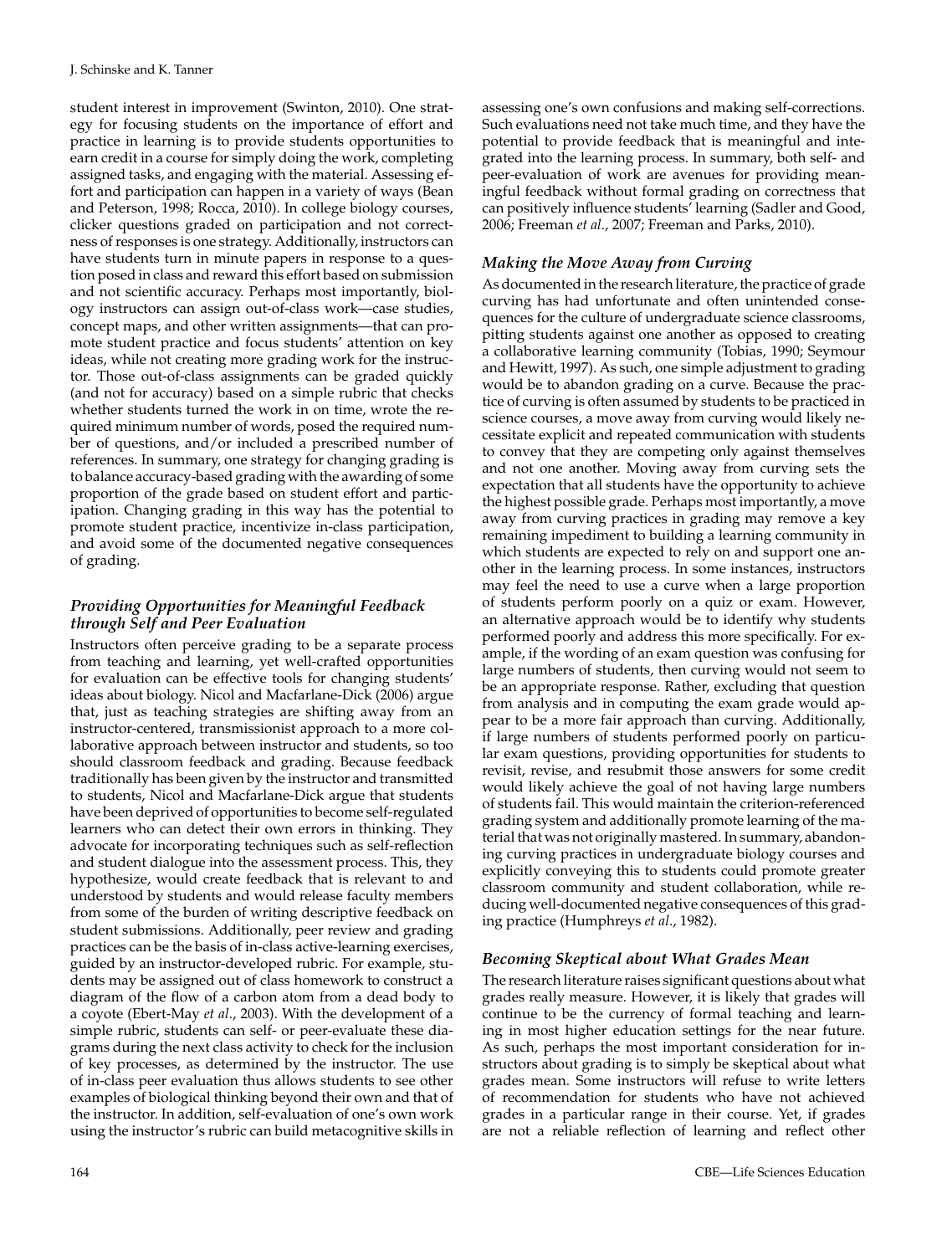factors—including language proficiency, cultural background, or skills in test taking—this would seem a deeply biased practice. One practical strategy for making grading more equitable is to grade student work anonymously when possible, just as one would score assays in the laboratory blind to the treatment of the sample. The use of rubrics can also help remove bias from grading (Allen and Tanner, 2006) by increasing grading consistency. Perhaps most importantly, sharing grading rubrics with students can support them in identifying where their thinking has gone wrong and promote learning (Jonsson and Svingby, 2007; Reddy and Andrade, 2010). Much is yet to be understood about what influences students' performance in the context of formal education, and some have suggested grades may be more of a reflection of a students' ability to understand and play the game of school than anything to do with learning (Towns and Robinson, 1993; Scouller, 1998; Stanger-Hall, 2012). In summary, using tools such as rubrics and blind scoring in grading can decrease the variability and bias in grading student work. Additionally, remembering that grades are likely an inaccurate reflection of student learning can decrease assumptions instructors make about students.

### **IN CONCLUSION—TEACHING MORE BY GRADING LESS (OR DIFFERENTLY)**

A review of the history and research on grading practices may appear to present a bleak outlook on the process of grading and its impacts on learning. However, underlying the less encouraging news about grades are numerous opportunities for faculty members to make assessment and evaluation more productive, better aligned with student learning, and less burdensome for faculty and students. Notably, many of the practices advocated in the literature would appear to involve faculty members spending less time grading. The time and energy spent on grading has been often pinpointed as a key barrier to instructors becoming more innovative in their teaching. In some cases, the demands of grading require so much instructor attention, little time remains for reflection on the structure of a course or for aspirations of pedagogical improvement. Additionally, some instructors are hesitant to develop active-learning activities—as either in-class activities or homework assignments—for fear of the onslaught of grading resulting from these new activities. However, just because students generate work does not mean instructors need to grade that work for accuracy. In fact, we have presented evidence that accuracy-based grading may, in fact, demotivate students and impede learning. Additionally, the timeconsuming process of instructors marking papers and leaving comments may achieve no gain, if comments are rarely read by students. One wonders how much more student learning might occur if instructors' time spent grading was used in different ways. What if instructors spent more time planning in-class discussions of homework and simply assigned a small number of earned points to students for completing the work? What if students themselves used rubrics to examine their peers' efforts and evaluate their own work, instead of instructors spending hours and hours commenting on papers? What if students viewed their peers as resources and collaborators, as opposed to competitors in courses that employ grade curving? Implementing small changes like those described above might allow instructors to promote more

student learning by grading less or at least differently than they have before.

# **REFERENCES**

Allen D, Tanner K (2006). Rubrics: tools for making learning goals and evaluation criteria explicit for both teachers and learners. Cell Biol Educ *5*, 197–203.

Anderson VJ (2008). Grading. In: Encyclopedia of Educational Psychology, Thousand Oaks, CA: Sage.

Bagg LH (1871). Four Years at Yale, New Haven, CT: Charles C. Chatfield.

Bean JC, Peterson D (1998). Grading classroom participation. New Direct Teach Learn *1998*(74), 33–40.

Bloom BS (1968). Learning for Mastery. Instruction and Curriculum. Regional Education Laboratory for the Carolinas and Virginia, Topical Papers and Reprints, Number 1. Eval Comment *1*(2), 1–11.

Bloom BS (1976). Human Characteristics and School Learning, New York: McGraw-Hill.

Brookhart S (2004). Grading, Upper Saddle River, NJ: Pearson Education.

Brookhart SM (2008). How to Give Effective Feedback to Your Students, Alexandria, VA: Association for Supervision and Curriculum Development.

Brown University (2014). Brown's Grading System. [http://](http://brown.edu/campus-life/support/careerlab/employers/employer-resources/browns-grading-system/browns-grading-system) [brown.edu/campus-life/support/careerlab/employers/employer](http://brown.edu/campus-life/support/careerlab/employers/employer-resources/browns-grading-system/browns-grading-system) [-resources/browns-grading-system/browns-grading-system](http://brown.edu/campus-life/support/careerlab/employers/employer-resources/browns-grading-system/browns-grading-system) (accessed 19 February 2014).

Bull R, Stevens J (1979). The effects of attractiveness of writer and penmanship on essay grades. J Occup Psychol *52*, 53–59.

Butler R (1988). Enhancing and undermining intrinsic motivation: the effects of task-involving and ego-involving evaluation on interest and performance. Br J Educ Psychol *58*, 1–14.

Butler R, Nisan M (1986). Effects of no feedback, task-related comments, and grades on intrinsic motivation and performance. J Educ Psychol *78*, 210.

Crisp BR (2007). Is it worth the effort? How feedback influences students' subsequent submission of assessable work. Assess Eval High Educ *32*, 571–581.

Crooks TJ (1988). The impact of classroom evaluation practices on students. Rev Educ Res *58*, 438–481.

Cureton LW (1971). The history of grading practices. NCME Measurement in Educ *2*(4), 1–8.

Dufresne RJ, Leonard WJ, Gerace WJ (2002). Making sense of students' answers to multiple-choice questions. Phys Teach *40*, 174–180.

Ebert-May D, Batzli J, Lim H (2003). Disciplinary research strategies for assessment of learning. Bioscience *53*, 1221–1228.

Eells WC (1930). Reliability of repeated grading of essay type examinations. J Educ Psychol *21*, 48.

Fajardo DM (1985). Author race, essay quality, and reverse discrimination. J Appl Social Psychol *15*, 255–268.

Farrell MJ, Gilbert N (1960). A type of bias in marking examination scripts. Br J Educ Psychol *30*, 47–52.

Finkelstein IE (1913). The Marking System in Theory and Practice, Baltimore: Warwick & York.

Freeman S *et al.* (2007). Prescribed active learning increases performance in introductory biology. Cell Biol Educ *6*, 132–139.

Freeman S, Parks JW (2010). How accurate is peer grading? CBE Life Sci Educ *9*, 482–488.

Grant D, Green WB (2013). Grades as incentives. Empirical Econom *44*, 1563–1592.